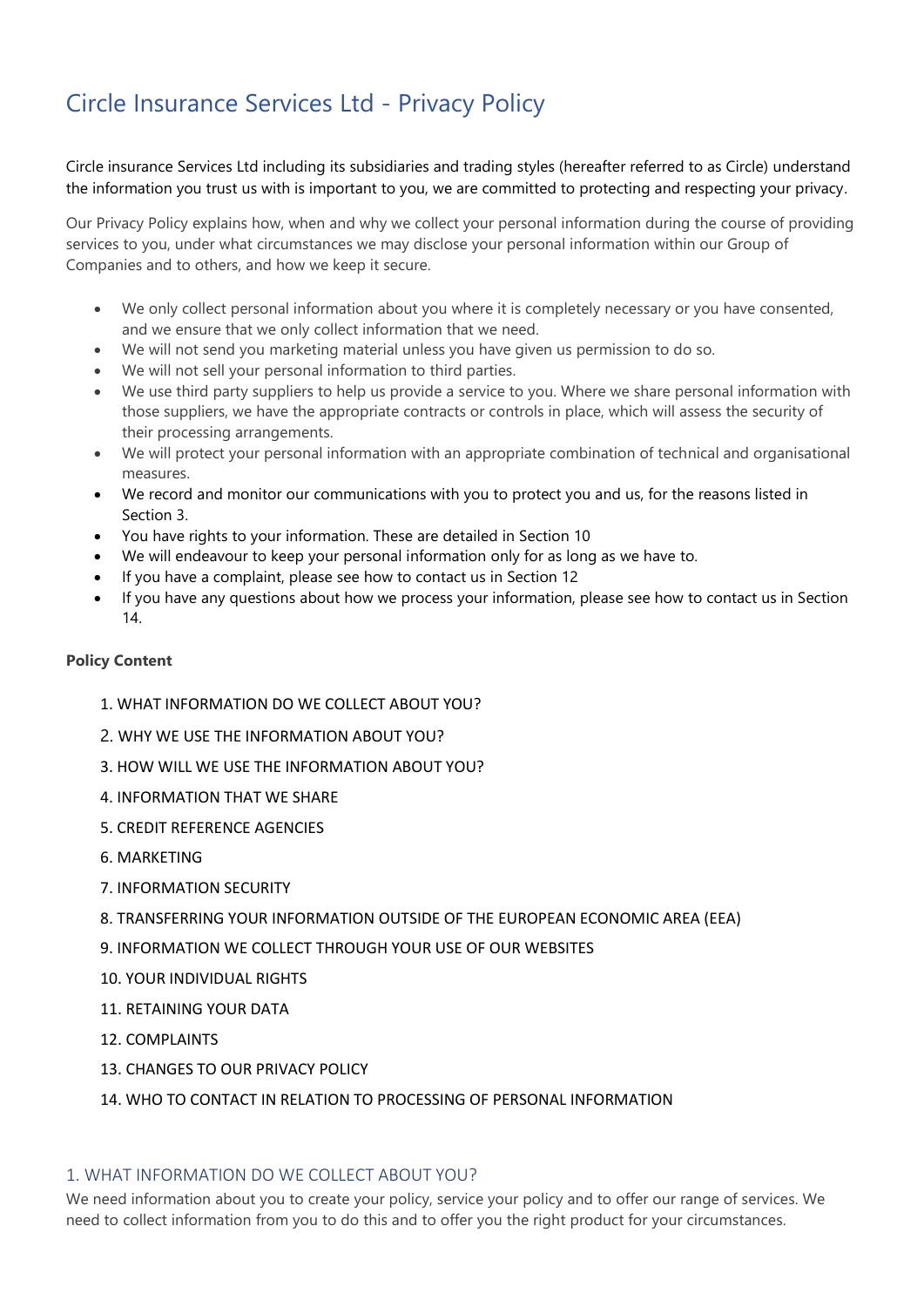This can include personal information about you and other people you may want included on a policy, information that we collect automatically, and personal information we collect from other sources. The information we collect will include:

- Name (s)
- Contact details (postal address, email address, telephone numbers)
- Date of birth
- Banking, credit/debit card details.

Where necessary, we may also collect the following information:

- Country of birth/citizenship/nationality/country of residence
- **Gender**
- Marital status
- Information about family/household/dependants
- Criminal convictions
- Health information
- Medical history
- Claims history
- Vehicle ownership
- Asset ownership
- Employment status
- Financial status including CCJs and declarations of bankruptcy
- Previous Claims

In addition to the above, we may also collect information specifically for the following insurance products and services:

#### **Motor**

A Motor policy requires us to collect the personal information listed and further information about you and anyone to be covered by the policy or authorised to act on your behalf. This includes the type of license you hold and for how long you have held it, any penalty points or motoring offences, any medical conditions which must be declared to the DVLA (or equivalent body e.g. DVLNI) and previous claims. We need this information to effectively price your premiums.

#### **Personal**

A Personal policy requires us to collect the personal information listed and additional information about you and any other people to be covered by the policy, such as information about your lifestyles and employment status, your home and any assets to be insured.

#### **Commercial**

A Commercial policy requires us to collect some of the personal information listed and additional information about the company's directors and employees, as well as business contact details. If your business is under your name and located at your home address, naturally the information we collect will be personal to you.

#### **Life**

A Life product requires us to collect the personal information listed and additional information about you and any other people to be covered by the product. This may include information about your family, your financial preferences, salary, tax and pension details.

#### **Risk Management Services**

Our health and safety consultancy and loss control surveys require us to collect some of the personal information listed as well as information about the property or business being assessed.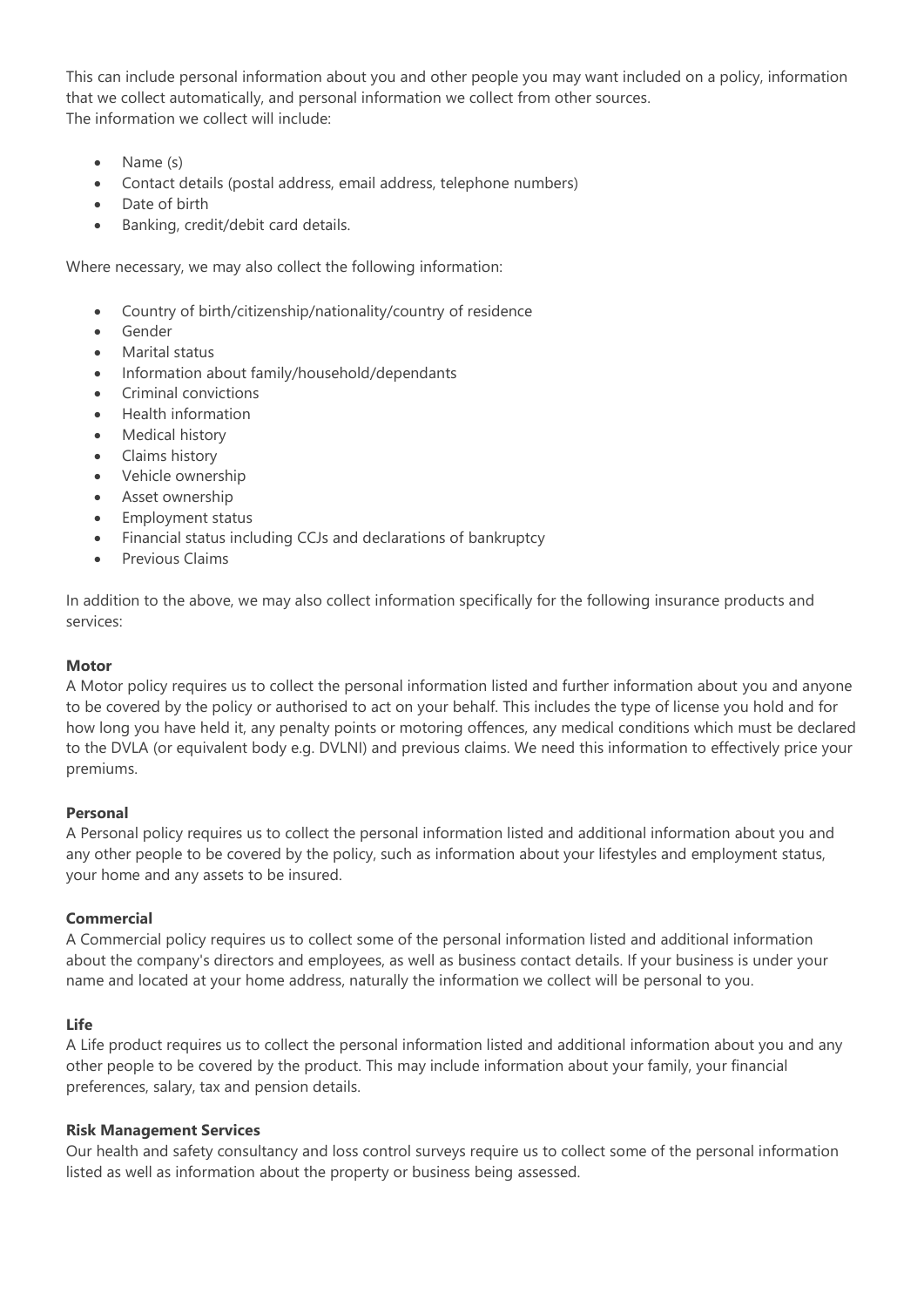# <span id="page-2-0"></span>2. WHY WE USE THE INFORMATION ABOUT YOU?

We collect your personal information for a number of reasons: so we can provide you with a quote, administer your policies, handle claims, protect us and you from fraud, improve the products and services we offer, and inform you of other products you may be interested in.

To process your information, we rely mainly on the following legal bases:

Performance of a contract: The use of your information is necessary to perform the contract that you, or a person covered on the policy, has with us.

Legitimate interests: We may use your information for our legitimate interests, such as to provide you with the most suitable policy, website experience, emails or newsletters, or to improve and promote our products and services, along with administrative, fraud prevention and detection and legal purposes.

Consent: We may rely on your consent to use your personal information for certain products or to assist in a claim, and also for marketing purposes. You may withdraw your consent at any time, by contacting us at the address provided at the end of this Privacy Policy.

## <span id="page-2-1"></span>3. HOW WILL WE USE THE INFORMATION ABOUT YOU?

We use the personal information we collect for several reasons. These include:

- To give an appropriate assessment of the risk you're hoping to have insured. We evaluate the risk and exposures of potential customers and then use the personal information collected to set-up your policy and decide how much cover you should need or receive.
- To give you advice or guidance.
- To service your policy and any claims you make
- Where necessary, we'll use your information to verify your identity or those transacting on the policy.
- For fraud and financial crime prevention and detection, and for legal purposes where we may need to use your information to investigate or respond to legal disputes, regulatory investigations or for compliance purposes.
- We may also use your personal information to ensure we comply with legal and regulatory requirements. This includes internal audits, monitoring and assurance activities to examine and evaluate the systems and controls within Circle Insurance Services Ltd .
- We may use your information to contact you, if we need to tell you there is an error or change in your policy
- We use credit reference agencies, to help us decide whether to offer insurance policies or services to potential customers. For more details, see Section 5
- We sometimes ask our customers to take part in market research

## <span id="page-2-2"></span>4. INFORMATION THAT WE SHARE

We may have to share your information with other companies in the Group or to categories of third party service providers, including insurance partner, in certain circumstances:

- Where we need to share the risk with other insurers, we will share the necessary data you have given us with our carefully selected partners
- To enable our corporate customers to understand the volumes and types of claims made against their insurance policies, we may share information relating to your claim against such a policy with these organisations, or brokers acting on their behalf
- Where we need to service your policy and handle a claim against it third party lawyers, loss adjusters, fraud specialists, subject matter experts and repairers where appropriate will be involved
- Where required by law, we will share your information with third parties such as law enforcement agencies and regulatory or Government bodies. Failing to do so could result in fines or sanctions for Circle
- There are some instances where we need to share your information with third parties to help us detect and prevent criminal or fraudulent activities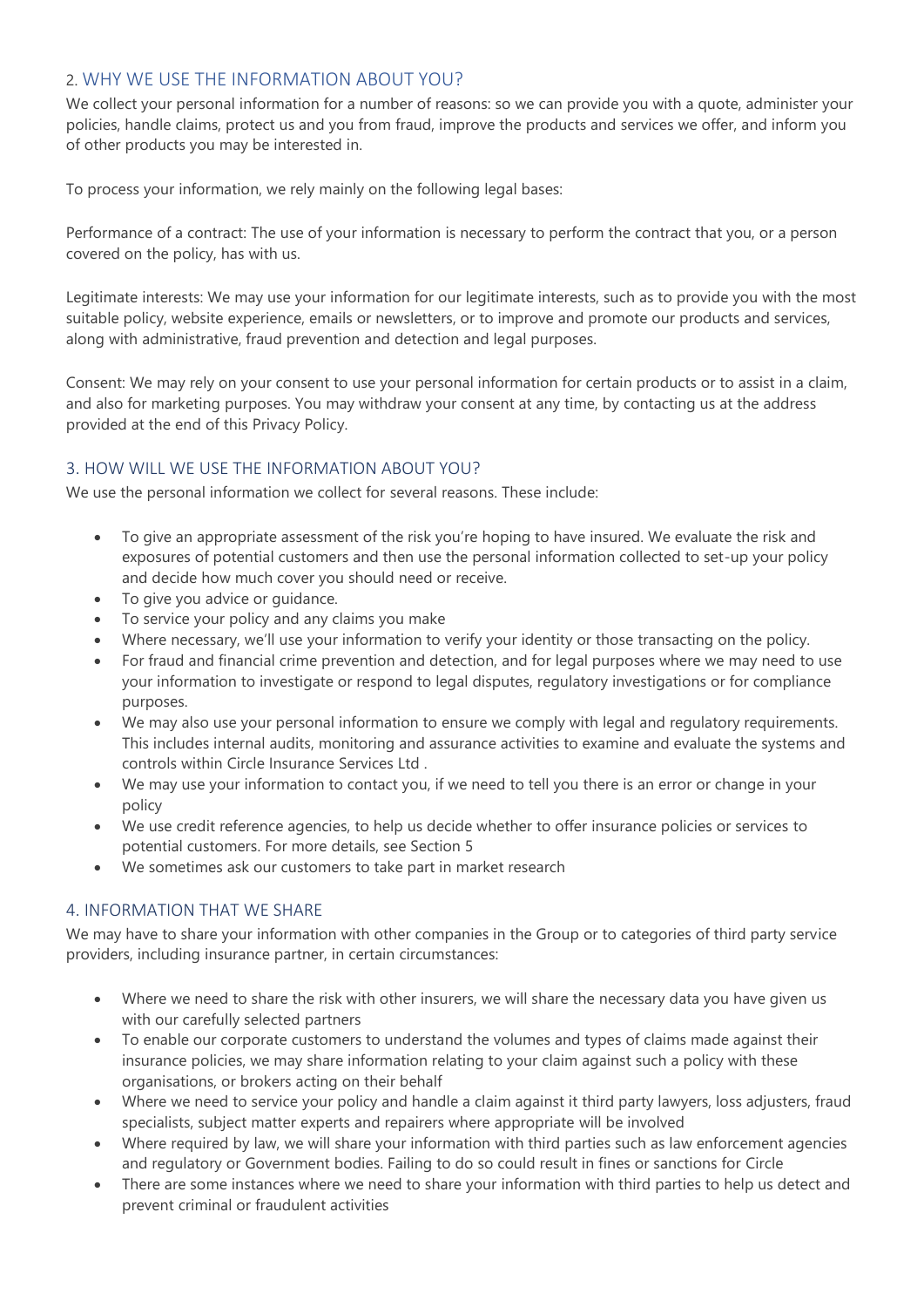- Where fulfilling our contractual obligations to you requires it, we will share your information with third parties.
- We will share your information with third party IT providers who support us in hosting, transferring, processing, testing and problem resolving. This enables us to provide you the services and products you need. We may also share information with third party audit companies providing expertise and assurance over our processes and controls
- We may also share your information with third party organisations who help us to research and analyse our product and service offerings, so that we can continue to provide you with the best possible service. You may opt out of this by contacting us using the details provided at the end of this Policy

Motor – In addition to those listed above, a Motor policy may require the following categories of suppliers for handling a claim:

- Loss Adjusters
- Lawyers and legal cost negotiators
- Special investigators
- Breakdown and recovery companies
- Hire car providers
- Vehicle repairers
- **Engineers**
- Windscreen repair companies
- Salvage companies
- Rehabilitation specialists and medical professionals

Personal – In addition to those listed above, a Personal policy may require the following categories of suppliers for handling a claim:

- Loss Adjusters
- Lawyers and legal cost negotiators
- Special investigators
- Buildings repair contractors
- Contents replacement companies
- Home emergency companies and out of hours and overseas emergency claims helplines
- Disaster restoration experts
- Vets and appropriate specialists
- Rehabilitation specialists and medical professionals

Commercial – In addition to those listed above, a Commercial policy may require the following categories of suppliers for handling a claim:

- Loss Adiusters
- Lawyers and legal cost negotiators
- Special investigators
- Out of Hours and Overseas emergency claims helplines
- Breakdown and recovery companies
- Hire car providers
- Engineers
- Windscreen repair companies
- Salvage companies
- Disaster restoration experts
- Rehabilitation specialists and medical professionals

Life – In addition to those listed above, a Life policy may require the following categories of suppliers for handling a claim:

**Lawyers**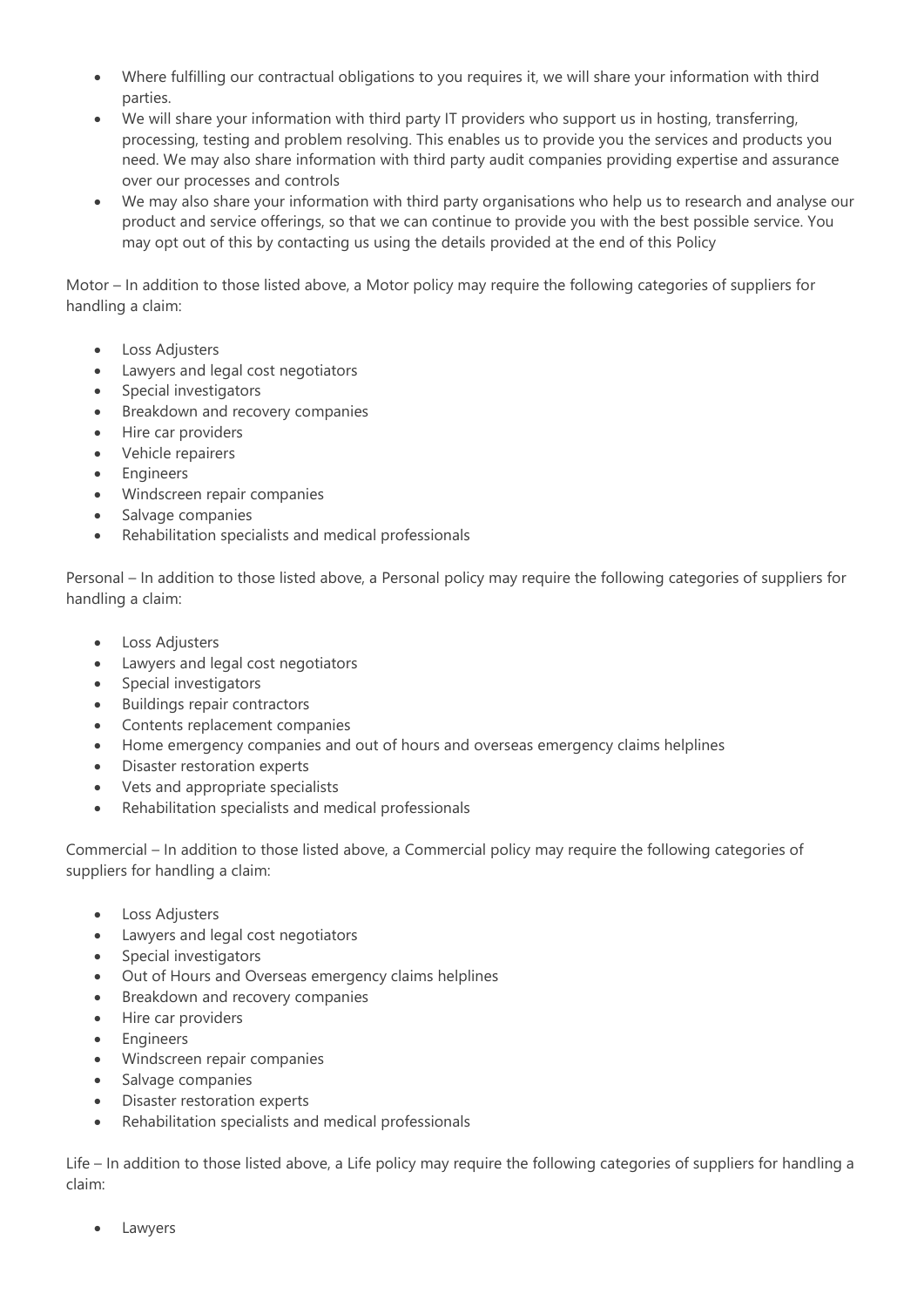- **Reinsurers**
- Medical professionals
- Banks

## <span id="page-4-0"></span>5. CREDIT REFERENCE AGENCIES

A credit reference agency (CRA) is an independent organisation that assists insurance companies in deciding whether to offer insurance policies to potential customers, based on information gathered about them from public sources and from major lending companies.

## <span id="page-4-1"></span>6. MARKETING

We would like to send you information about our products and services and other companies in our Group which may be of interest to you. We will collect your information for marketing purposes, if you agree, when you obtain a quote, take out a policy with us, enter into a competition or provide your personal information through our websites. We may also purchase your data from third-party providers.

To ensure that we keep our marketing communications relevant and useful to you, we will share your data with carefully selected third party marketing analytics organisations for customer profiling.

If you enter one of our competitions, we will collect your information in order to randomly select a winner and send out their prize.

To stop us contacting you for marketing write to Marketing Department Circle Insurance Services Ltd ,118 Holyhead Road, Coventry CV1 3LY or talk to your local office or usual contact.

#### <span id="page-4-2"></span>7. INFORMATION SECURITY

We work hard to keep your data safe. We use an appropriate combination of technical and organisational measures to ensure, as far as reasonably possible, the confidentiality, integrity and availability of your information at all times. If you have a security-related concern, please contact us using the details provided at the end of this Policy.

## <span id="page-4-3"></span>8. TRANSFERRING YOUR INFORMATION OUTSIDE OF THE EUROPEAN ECONOMIC AREA (EEA)

In order to provide our services, the information you give us may be transferred to countries outside the European Economic Area (EEA). These countries may not have similar data protection laws to the UK. When we do transfer your personal data outside of the EEA, we ensure that any party with access to your information has implemented the necessary security and privacy measures to ensure that your personal data is kept secure and confidential as outlined in this Policy.

## <span id="page-4-4"></span>9. INFORMATION WE COLLECT THROUGH YOUR USE OF OUR WEBSITES

We operate a number of Circle websites most of which use cookies, where we do we do not store personal information such as your name, address, phone number or email in a format that can be read by others. The cookies we use cannot read or search your computer, smartphone or web-enabled device to obtain information about you or your family, or read any material kept on your hard drive.

We collect information through the use of cookies and similar technologies, to enable us to remember you when you visit our websites and to improve your online experience.

To find out more about our use of cookies and related technologies, please read our Cookie Policy on our website.

## <span id="page-4-5"></span>10. YOUR INDIVIDUAL RIGHTS

You have a number of rights with regards to the personal information that we hold about you, which you will have provided as part of taking up a quote or service with us.